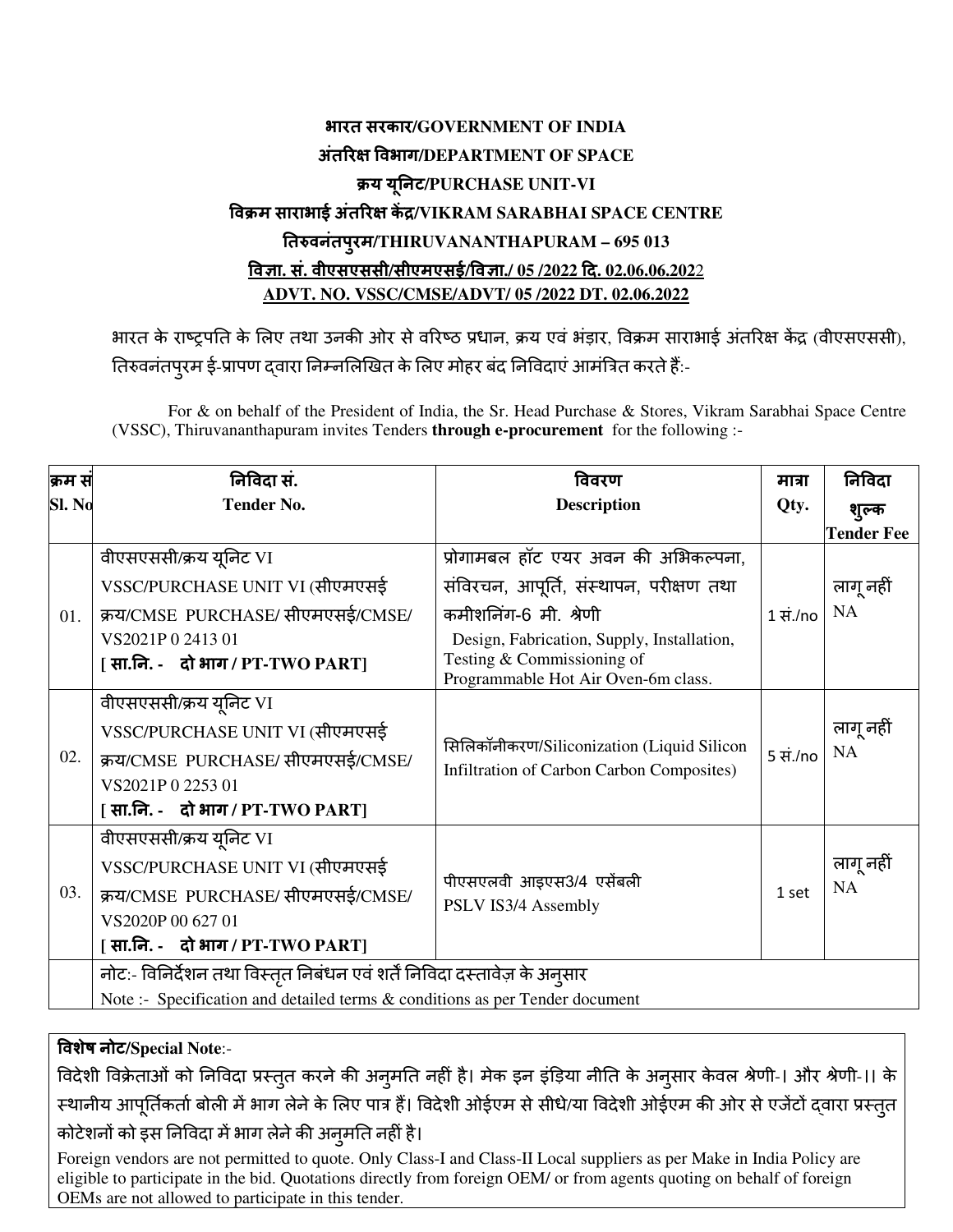| निविदा प्राप्त करने की नियत तारीख<br>Due Date for Receipt of Tender | 14/07/2022 को 14.00 बजे तक<br>14/07/2022 up to 14.00 Hrs. |
|---------------------------------------------------------------------|-----------------------------------------------------------|
| निविदा खोलने की तारीख / Tender Opening Date                         | 14/07/2022 को 14.30 बजे                                   |
|                                                                     | 14/07/2022at 14.30 Hrs.                                   |

विस्तृत ब्योरे इसरो के ई-प्रापण पोर्टल **https://eproc.vssc.gov.in** पर उपलब्ध है। Details are available on ISRO e-procurement portal **https://eproc.vssc.gov.in**.

शुद्धिपत्र, यदि कोई हो तो, हमारे वेबसाइट <u>www.vssc.gov.in</u> / <u>www.isro.gov.in</u> में मात्र प्रकाशित किया जाएगा। Corrigendum, if any will be published in our websites : www.vssc.gov.in / www.isro.gov.in only.

क्रय व भंडार अधिकारी  $/$ Purchase & Stores officer

<u>वरिष्ठ क्रय व भंडार अधिकारी /</u> Sr. Purchase & Stores Officer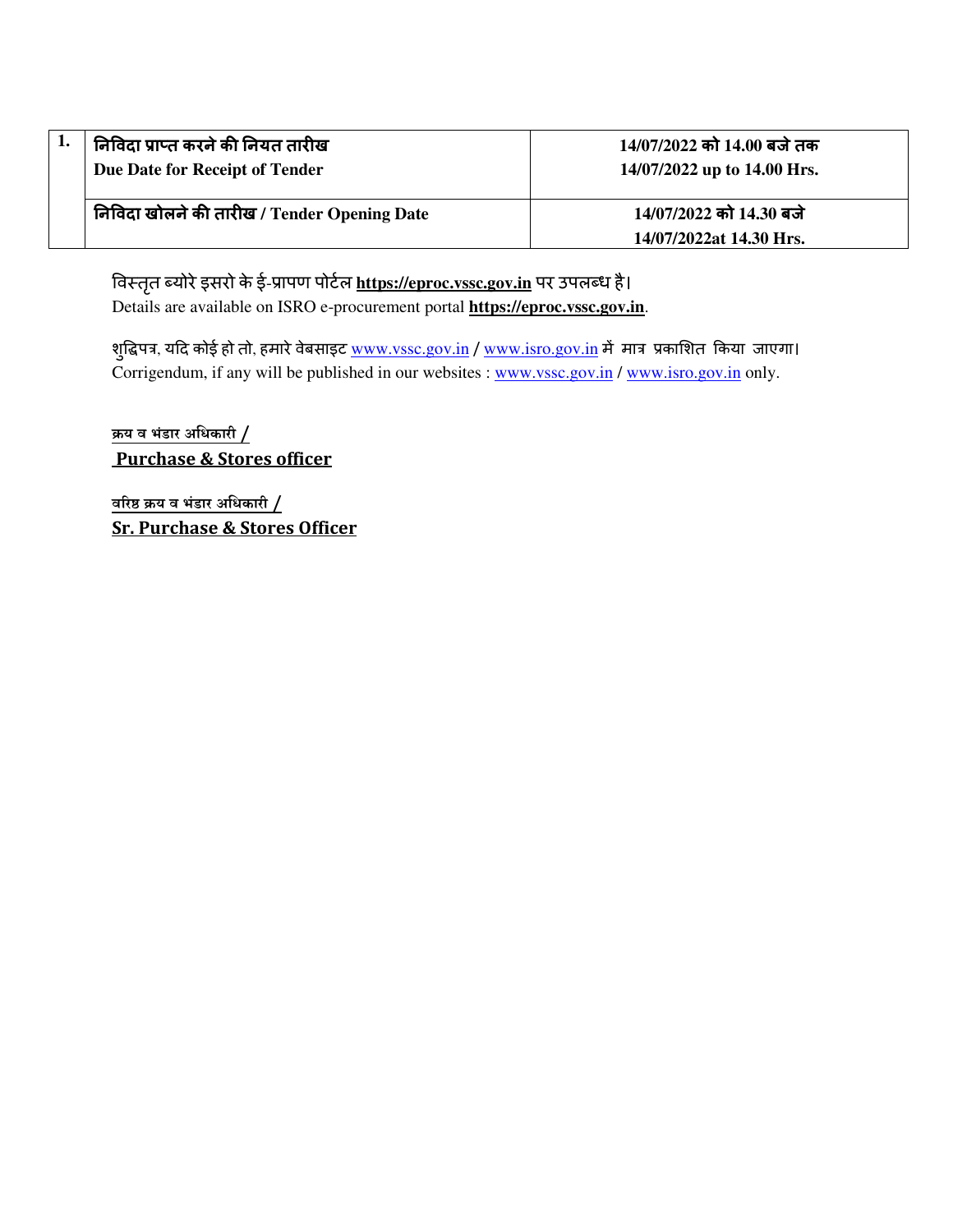1) E-Procurement No. **VSSC/PURCHASE UNIT VI (CMSE PURCHASE/CMSE/ 2022 00 2413 01 E**-Tenders are invited for the Design, Fabrication, Supply, Installation, Testing & Commissioning of Programmable Hot Air Oven-6m class through our E-procurement site https://eproc.vssc.gov.in.

This tender is proposed as a DOMESTIC PUBLIC TENDER. This tender is restricted only to Class-I and Class-II Local Suppliers as defined under DPIIT Order dtd 04/06/2020- Preference to Make in India Order-2017 Revision. Non-Local Suppliers need not quote.

## **BIDS CAN BE SUBMITTED UPTO 14/07/2022 [14:00 Hrs.] , TECHNICAL BID OPENING DATE :14/07/2022 [14:30 Hrs.].**

 Only online tenders will be accepted. No manual / Postal / e-mail / fax offers will be entertained. No manual tender document will be issued. Parties interested to participate in this e-Tender are required to register themselves as vendors, if not already registered, in our e-procurement portalhttps://eproc.vssc.gov.in by downloading plugins and help demos listed on the home page of theeprocurement link mentioned above to complete the vendor registration process. They can seek help from help desk 0471-2565454 also as provided in the home page of e-procurement portal in case of any problem for registration and subsequent process. Vendors may please note that without registering in our e-procurement portal, they will not be able to quote for this e-tender. Important Notice : Tender will be automatically closed on the due date **[i.e. 14/07/2022 14:00 hrs.],**if at least one offer is received. If the tender could not be opened on the first day due to any technical snag, it will be opened on the subsequent day as per the schedule.

This is a two-part tender, Technical & Commercial part (PART I) and Price part (part ii) shall be uploaded separately. The tenderers should not attach any documents containing price information along with Technical & Commercial Bid (PART I). However, a copy of your price bid etc. Without price shall be uploaded in the documents solicited from the vendor field [available in bid forms] to know the pattern of quote. [ensure not to mention any price, otherwise the quote will be invalid]. We do not open PART II (Price Bid), if PART-I (Technical & Commercial offer) does not meet with our technical specification requirement

The technical documents need to be attached online as a single PDF file without any price information, technical bid containing price details will be treated as rejected.

Price bid opening date indicated in the schedule is tentative only. Actual date will be determined after evaluation of techno commercial bid. Quotations shall be uploaded as a separate documents

2) E-Procurement No. **VSSC/PURCHASE UNIT VI (CMSE PURCHASE/CMSE/ 2020 000 627 01 E**-Tenders are invited for the PSLV IS3/4 Assembly through our E-procurement site https://eproc.vssc.gov.in.

This tender is proposed as a DOMESTIC PUBLIC TENDER. This tender is restricted only to Class-I and Class-II Local Suppliers as defined under DPIIT Order dtd 04/06/2020- Preference to Make in India Order-2017 Revision. Non-Local Suppliers need not quote.

**BIDS CAN BE SUBMITTED UPTO 14/07/2022 [14:00 Hrs.] , TECHNICAL BID OPENING DATE :14/07/2022 [14:30 Hrs.].**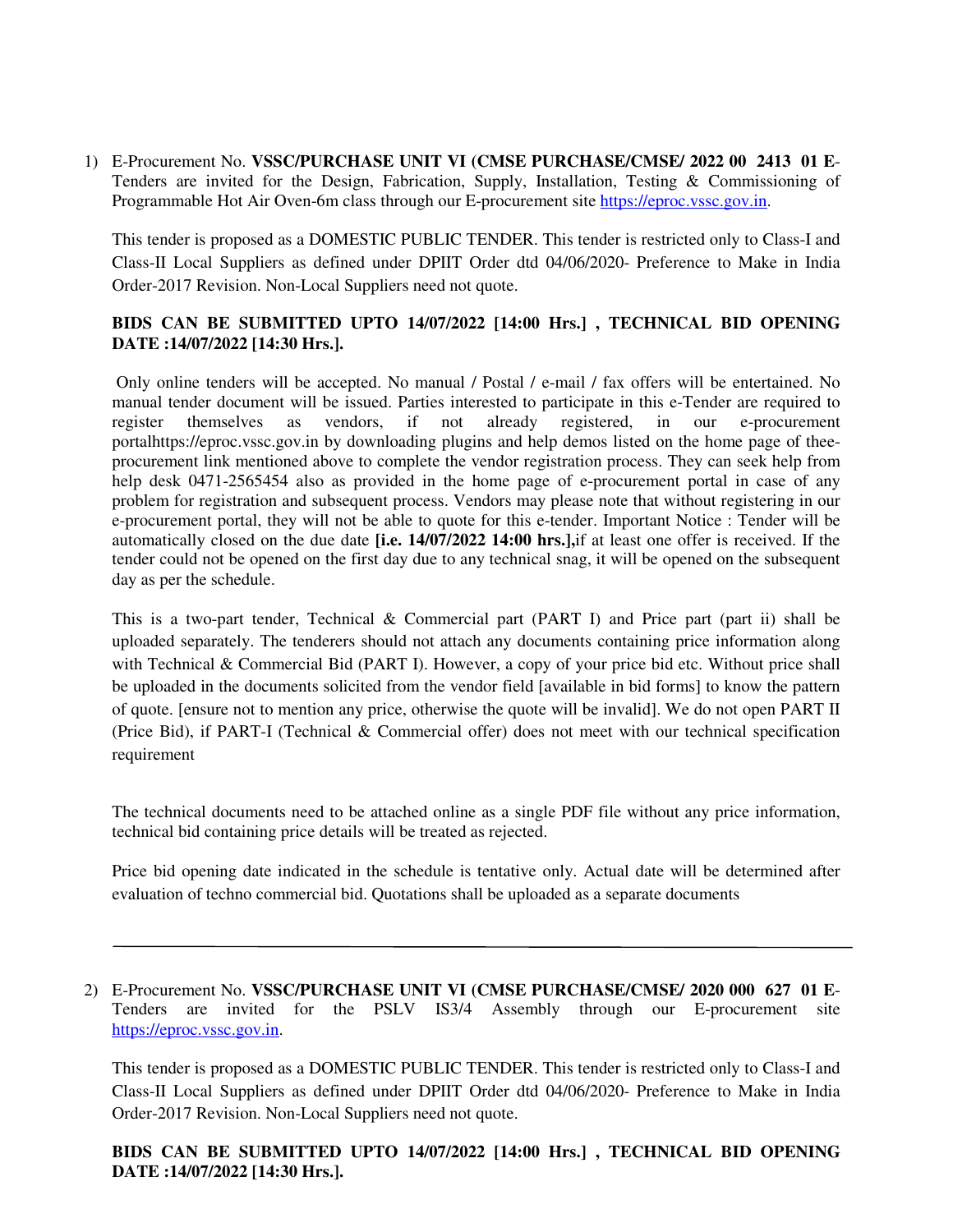Only online tenders will be accepted. No manual / Postal / e-mail / fax offers will be entertained. No manual tender document will be issued. Parties interested to participate in this e-Tender are required to register themselves as vendors, if not already registered, in our e-procurement portalhttps://eproc.vssc.gov.in by downloading plugins and help demos listed on the home page of theeprocurement link mentioned above to complete the vendor registration process. They can seek help from help desk 0471-2565454 also as provided in the home page of e-procurement portal in case of any problem for registration and subsequent process. Vendors may please note that without registering in our e-procurement portal, they will not be able to quote for this e-tender. Important Notice : Tender will be automatically closed on the due date **[i.e. 14/07/2022 14:00 hrs.],**if at least one offer is received. If the tender could not be opened on the first day due to any technical snag, it will be opened on the subsequent day as per the schedule.

This is a two-part tender, Technical & Commercial part (PART I) and Price part (part ii) shall be uploaded separately. The tenderers should not attach any documents containing price information along with Technical & Commercial Bid (PART I). However, a copy of your price bid etc. Without price shall be uploaded in the documents solicited from the vendor field [available in bid forms] to know the pattern of quote. [ensure not to mention any price, otherwise the quote will be invalid]. We do not open PART II (Price Bid), if PART-I (Technical & Commercial offer) does not meet with our technical specification requirement

The technical documents need to be attached online as a single PDF file without any price information, technical bid containing price details will be treated as rejected.

Price bid opening date indicated in the schedule is tentative only. Actual date will be determined after evaluation of techno commercial bid. Quotations shall be uploaded as a separate documents

3) E-Procurement No. **VSSC/PURCHASE UNIT VI (CMSE PURCHASE/CMSE/ 2022 00 2253 01 E**-Tenders are invited for the **Siliconization (**(Liquid Silicon Infiltration of Carbon Carbon Composites)) through our E-procurement site https://eproc.vssc.gov.in.

This tender is proposed as a DOMESTIC PUBLIC TENDER. This tender is restricted only to Class-I and Class-II Local Suppliers as defined under DPIIT Order dtd 04/06/2020- Preference to Make in India Order-2017 Revision. Non-Local Suppliers need not quote.

## **BIDS CAN BE SUBMITTED UPTO 14/07/2022 [14:00 Hrs.] , TECHNICAL BID OPENING DATE :14/07/2022 [14:30 Hrs.].**

 Only online tenders will be accepted. No manual / Postal / e-mail / fax offers will be entertained. No manual tender document will be issued. Parties interested to participate in this e-Tender are required to register themselves as vendors, if not already registered, in our e-procurement register themselves as vendors, if not already registered, in our e-procurement portalhttps://eproc.vssc.gov.in by downloading plugins and help demos listed on the home page of theeprocurement link mentioned above to complete the vendor registration process. They can seek help from help desk 0471-2565454 also as provided in the home page of e-procurement portal in case of any problem for registration and subsequent process. Vendors may please note that without registering in our e-procurement portal, they will not be able to quote for this e-tender. Important Notice : Tender will be automatically closed on the due date **[i.e. 14/07/2022 14:00 hrs.],**if at least one offer is received. If the tender could not be opened on the first day due to any technical snag, it will be opened on the subsequent day as per the schedule.

This is a two-part tender, Technical & Commercial part (PART I) and Price part (part ii) shall be uploaded separately. The tenderers should not attach any documents containing price information along